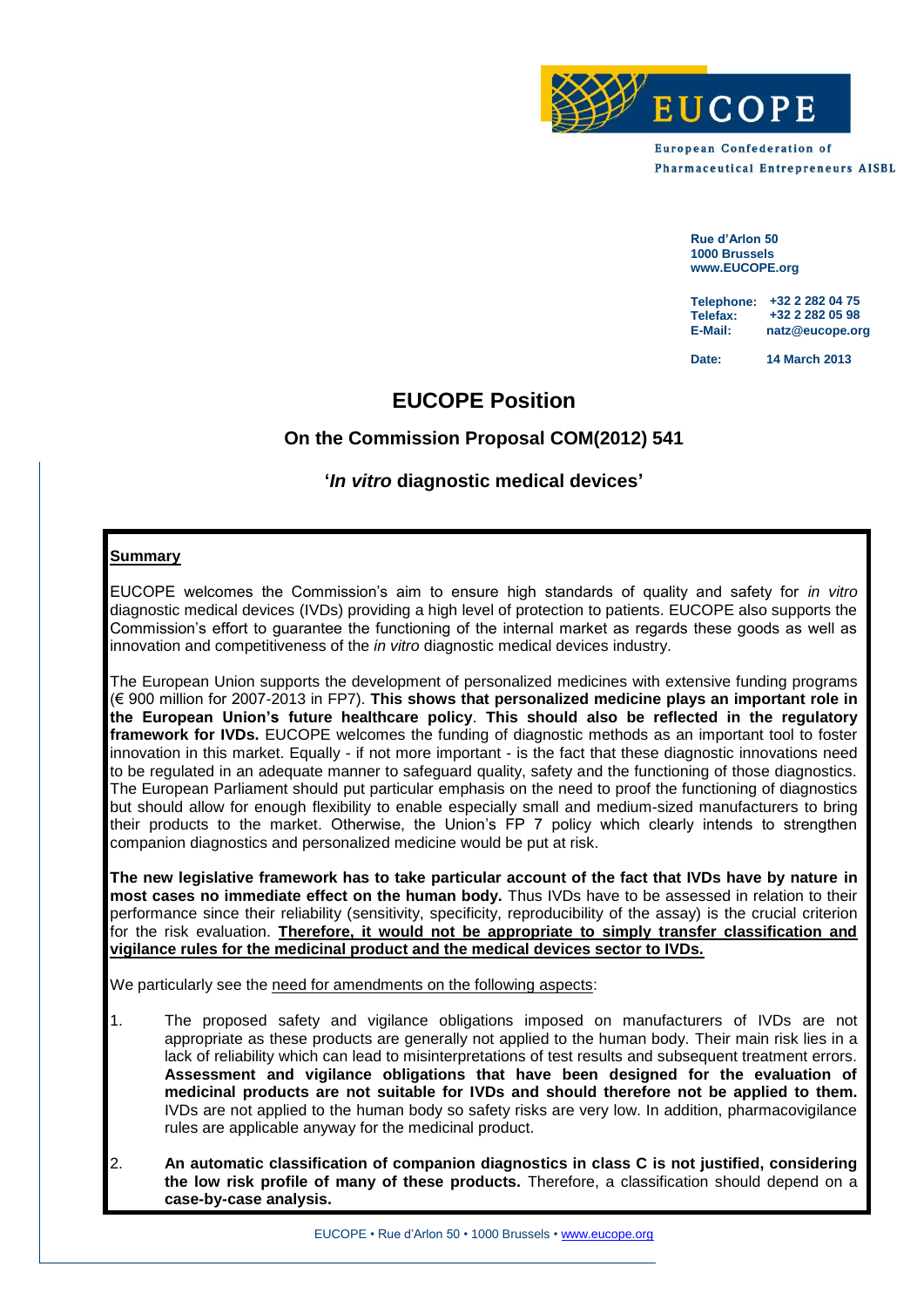

**Pharmaceutical Entrepreneurs AISBL** 

page 2

- 3. It should be clarified that **where clinical data is already available**, e.g. from literature, **it is not required to carry out additional clinical investigations**. Where a new IVD serves the same purpose as another diagnostic which is already on the market clinical evidence should be limited to the verification of equivalence of the new and the established IVD.
- 4. Once a companion diagnostic has been subject to a **procedure where the Notified Body consults the national competent authority (NCA) or the EMA, an assessment of an alternative use of the device by the Notified Body should not have to involve the NCA or EMA again.**
- 5. To prevent double testing and facilitate the market access for IVDs in several Member States and thus the functioning of the Internal Market, the new Regulation should provide for mandatory **crossborder recognition of laboratory test results**.
- 6. To ensure highest standards concerning the reliability of tests and thus minimize risks of misinterpretation of their results it is crucial to **harmonize and improve the quality of assessment and the monitoring of the market** by the Notified Bodies and the responsible Member State authorities.

### **1. Limitation of safety and vigilance obligations to a reasonable level**

Currently the Commission Proposal on IVD foresees **extensive obligations** for manufacturers of companion diagnostics to **evaluate the safety of their products through clinical studies** (Art. 40, Annexes VIII-X) and to **ensure a post-market surveillance** (Art. 8(6), Annex XII Part B). In this regard, the Commission proposal **largely adopts the safety and vigilance system for medicinal products**. This, however, **does not sufficiently take the specific characteristics of IVDs into account**. IVDs are typically not directly applied to the human body and do not bear any considerable risk for patient safety. Additionally the documentation of adverse events that occur in a therapeutic treatment does not add to the reliability of tests. Adverse events are no direct results of the usage of an IVD but occur in the course of the medical therapy which is, primarily based on the physicians' therapeutic decision. In this regard, it has to be observed that, generally, physicians do not rely on the result of a single test when they take a decision on a specific therapy. Therefore, though a diagnostic may indicate the treatment which leads to the adverse event the diagnostic is not the direct cause of the event. **Consequently, it is the accurate performance of the diagnostic that is the crucial factor in the field of IVDs rather than immanent safety risks**. A vigilance system which has been designed for medicinal products does not improve the quality or reliability of tests. Furthermore, there is no need to implement a similar vigilance system into the IVD legislation **since the pharmacovigilance system for medicinal products (i.e. Regulation (EC) No 726/2004 and Directive 2001/83/EC) is applicable wherever a medicinal product interacts with a diagnostic test**. There is no added value in terms of patient safety in generally imposing these vigilance obligations on IVDs. **This is different for medical device as medical devices are generally applied to the human body (COM(2012) 542).**

Furthermore, the extensive requirements that are currently included in the Commission proposal seriously **hamper competition in the market**. The cited provisions **favor large companies** that develop companion diagnostics together with the treatments they are intended for. For these companies it is comparably easy to submit the required data as they can rely on studies and vigilance activities that have to be conducted in the course of the development of the medicinal product. This leaves little or no room for small and mid-sized competitors which independently develop diagnostics, e.g. companion diagnostics.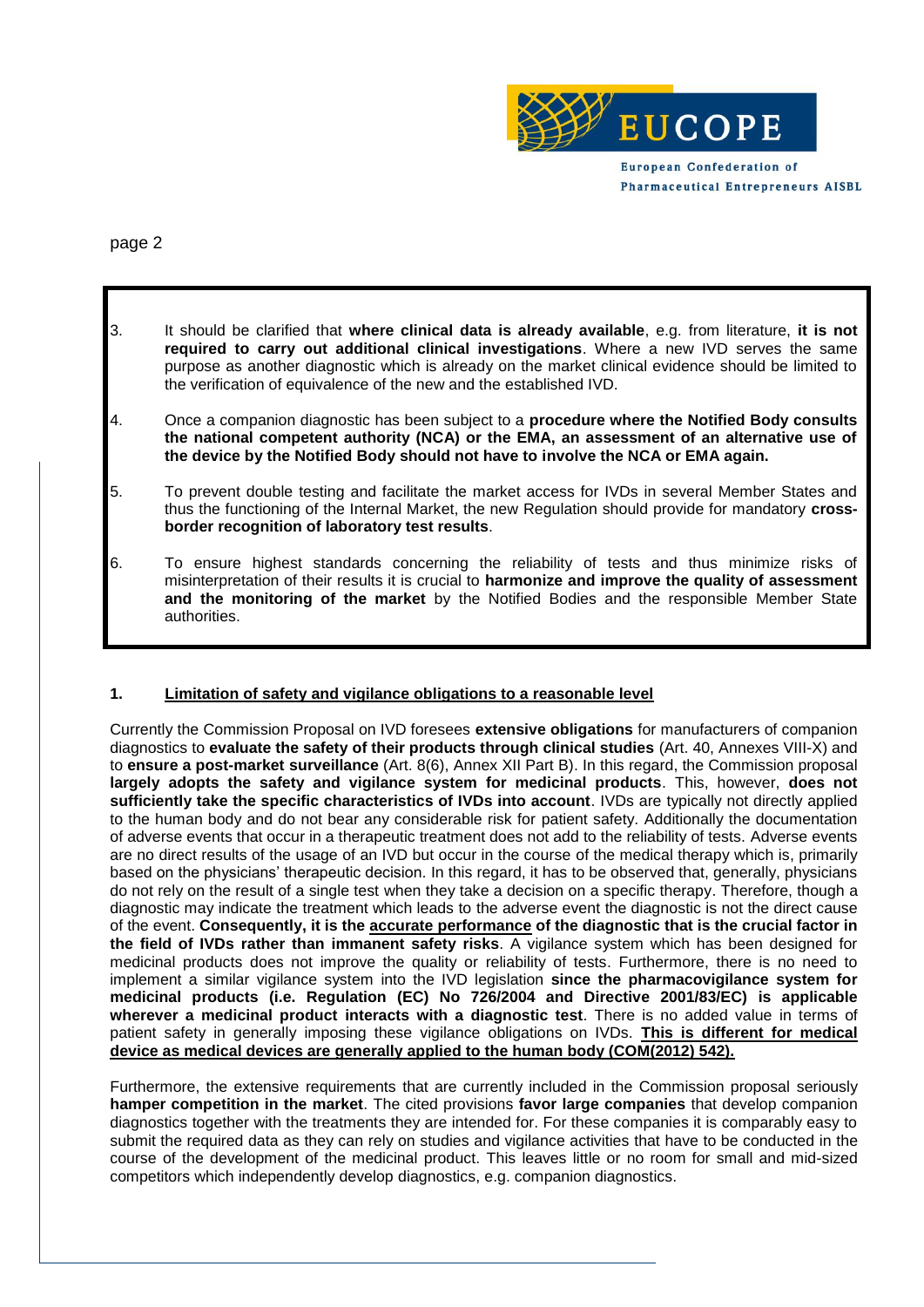

**Pharmaceutical Entrepreneurs AISBL** 

page 3

### **2. Automatic classification of companion diagnostics in class C**

According to Annex VII Rule 3 f companion diagnostics are generally classified as class C devices. The Commission's aim to ensure a high level of product safety is highly appreciated. However, companion diagnostics have a low risk profile and have not been subject to serious safety concerns in the past. **In this context it is important to emphasize that the major risk in the use of IVDs lies with the misinterpretation of test results rather than immediate dangers emanating from the respective IVD itself.** Test results are generally interpreted in accordance with the labeling/the instructions of use of an IVD especially with regard to the statistic reliability of the diagnostic. **Therefore, the classification can only be based on the reliability of the test considering the highest available standards rather than danger emanating from the medical treatment.** The classification of companion diagnostics should therefore be assessed individually on a case-by-case basis, taking into account established classification criteria, namely the potential risks associated with the technical design and manufacture.

**EUCOPE suggests that only those products are classified as class C where the intended use of the information resulting from the test and a case-by-case analysis justifies such a classification**. Therefore, Rule 3 of Annex VII should be amended in the following way:

"Devices are classified as class C if they are intended for:

[...]

(f) selection of patients, i.e.

(i) Devices intended to be used as companion diagnostics; or

(ii) Devices intended to be used for disease staging; or

(iii) Devices intended to be used in screening for or in the diagnosis of cancer,

**provided that an individual analysis of the device justifies an inclusion in this risk class."**

### **3. Clinical evidence**

In Recital 42 of the proposal it is stipulated that:

"To ensure a high level of safety and performance, demonstration of compliance with the general safety and performance requirements should be based on clinical evidence. It is necessary to clarify the requirements for such clinical evidence. As a general rule, clinical evidence should be sourced from clinical performance studies to be carried out under the responsibility of a sponsor who can be the manufacturer or another legal or natural person taking responsibility for the clinical performance study."

Additionally, Article 4(3) and Article 47(1) stipulate that the demonstration of conformity shall be based on clinical evidence. Article 47(4) clarifies that where demonstration of conformity based on clinical performance data is not deemed appropriate, adequate justification for such an exception shall be given. **It follows that (a) the proposal does not provide for an obligation of the manufacturer to conduct a clinical performance in respect to his device, and (b) that exemptions to this rule are possible.** Furthermore, Annex XII ("Clinical evidence and post-market follow-up"), *inter alia*, states in Part A section 1.1.2 that for a new analyte and/or a new intended purpose, **the scientific validity shall be demonstrated based on literature or a combination of literature and other sources**. Therefore, it should be clarified that **where sufficient clinical evidence of the conformity of the device with the general safety and performance requirements is available through literature, conducting further clinical trials on humans and animals**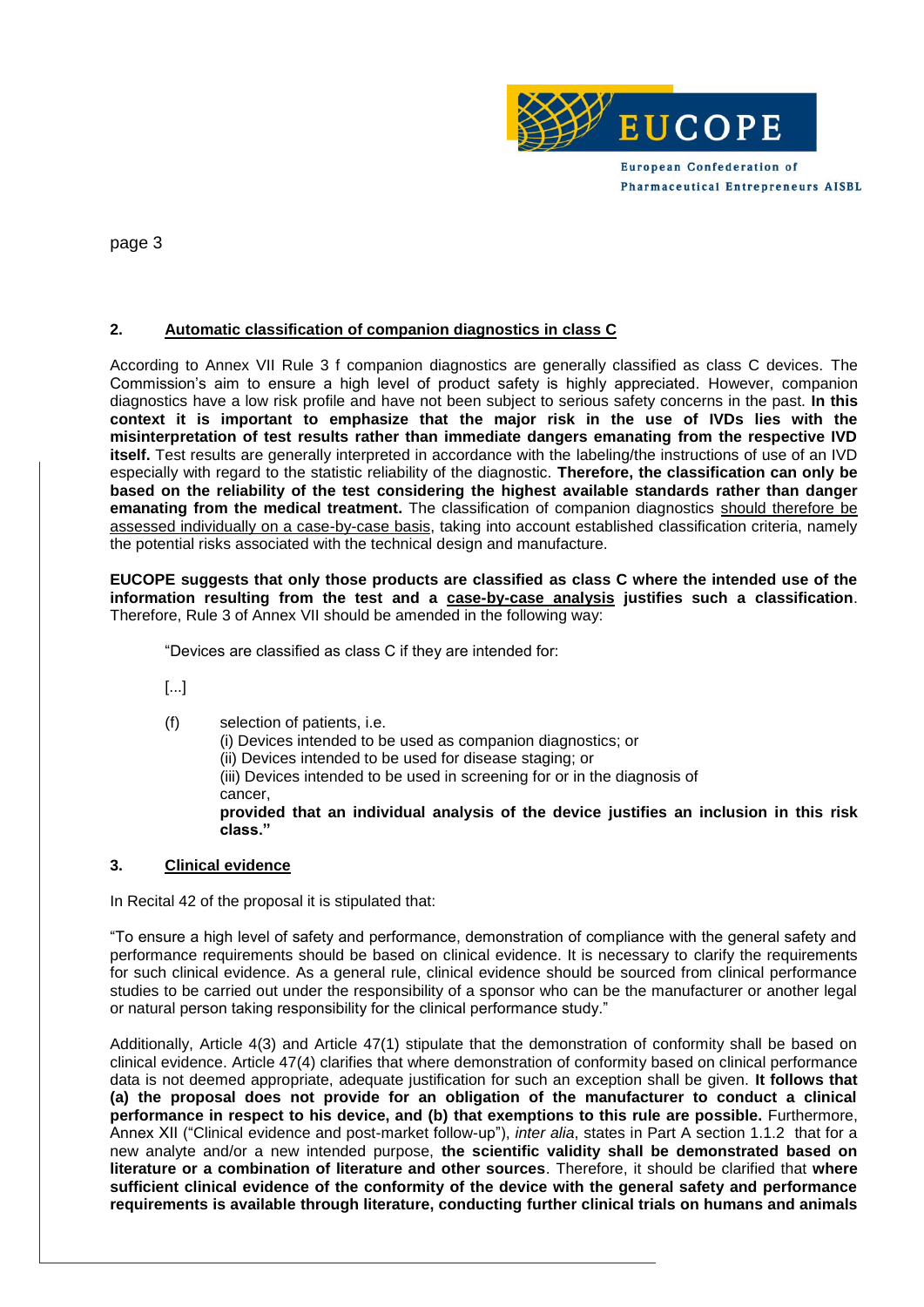

page 4

**is unnecessary** since the conformity has previously been well tested. This should be explicitly included into the wording of Article 47(1):

"The demonstration of conformity with the general safety and performance requirements set out in Annex I, under normal conditions of use, shall be based on clinical evidence. **If clinical data proving clinical evidence is already available at the disposition of the manufacturer, e.g. from literature, it is not required to carry out additional clinical investigations.**"

In the case of a new IVD that serves the same purpose as another diagnostic which is already on the market there would be no additional value in performing new clinical studies on the linkage between the test and its **therapeutic performance**. In this particular situation analytical or clinical studies **should be limited to a comparison** between the new and the established IVD to verify the equivalence of the performance.

#### **4. Alternative use of companion diagnostics**

For companion diagnostics intended to be used to assess the patient eligibility to a treatment with a specific medicinal product the proposal imposes an obligation on the Notified Body to consult one of the national competent authorities (NCA) or the EMA (c.f. Art. 40(3)). The NCA/EMA may issue a statement within 60 days; the period can be extended once for another 60 days (in total 120 days).

In practice **this consultation requirement could lead to serious delays in the market entry** of companion diagnostics and to an unnecessary double notification/approval procedure if each intended purpose of a companion diagnostic has to be subject to such proceedings. Additionally, the consultation requirement would **not add to patient safety as any intended use of the product requires prior notification and examination by the responsible Notified Body**. A second involvement of the NCA/EMA is not necessary as they **already assessed the suitability of the device in the context of the medicinal product**.

For these reasons we suggest **to insert the following clarification into Art. 40(3) subparagraph 3**:

"For companion diagnostics intended to be used to assess the patient eligibility to a treatment with a specific medicinal product, the Notified Body shall consult one of the competent authorities designated by the Member States in accordance with Directive 2001/83/EC or the European Medicines Agency (EMA) in accordance with the procedures set out in Section 6.2 of Annex VIII and in Section 3.6 of Annex IX. **No consultation of the competent authorities or the EMA is required if the respective companion diagnostic has already been subject to a consultation procedure as outlined in the previous sentence**."

#### **5. Recognition of laboratory testing**

The Proposal foresees the appointment of EU Reference Laboratories (Art. 78) that shall, *inter alia*, verify the compliance of devices with the Regulation. However no provisions are foreseen to harmonize the crossborder recognition of laboratory test results. This leads to **legal uncertainties and potential double-testing** of devices when a product shall be launched in several Member States. Therefore the Proposal should provide for a **mandatory recognition of laboratory tests** that have been conducted in compliance with the regulation in another Member State. This could be introduced by adding a new Article 78a:

"*If a Member State confirms the compliance of laboratory test results with the provisions of this Regulation, this confirmation shall be recognized as binding by any other Member State concerned.*"